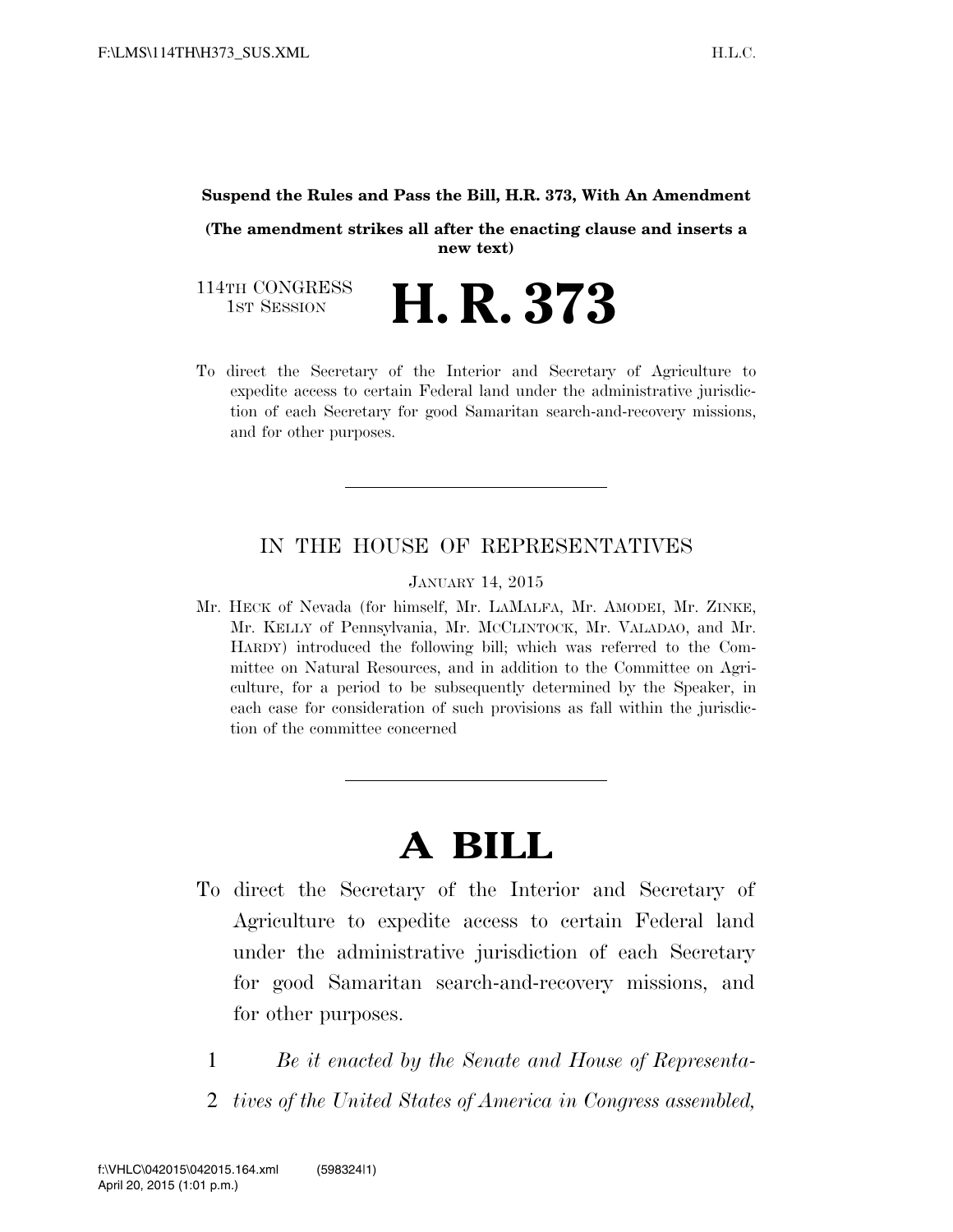$\mathfrak{D}$ 

### **SECTION 1. SHORT TITLE.**

 This Act may be cited as the ''Good Samaritan Search and Recovery Act''.

### **SEC. 2. EXPEDITED ACCESS TO CERTAIN FEDERAL LAND.**

(a) DEFINITIONS.—In this section:

 (1) ELIGIBLE.—The term ''eligible'', with re- spect to an organization or individual, means that the organization or individual, respectively, is—

 (A) acting in a not-for-profit capacity; and (B) composed entirely of members who, at the time of the good Samaritan search-and-re- covery mission, have attained the age of major- ity under the law of the State where the mis-sion takes place.

 (2) GOOD SAMARITAN SEARCH-AND-RECOVERY MISSION.—The term ''good Samaritan search-and- recovery mission'' means a search conducted by an eligible organization or individual for 1 or more missing individuals believed to be deceased at the 20 time that the search is initiated.

 (3) SECRETARY.—The term ''Secretary'' means the Secretary of the Interior or the Secretary of Ag-riculture, as applicable.

(b) PROCESS.—

 (1) IN GENERAL.—Each Secretary shall develop and implement a process to expedite access to Fed-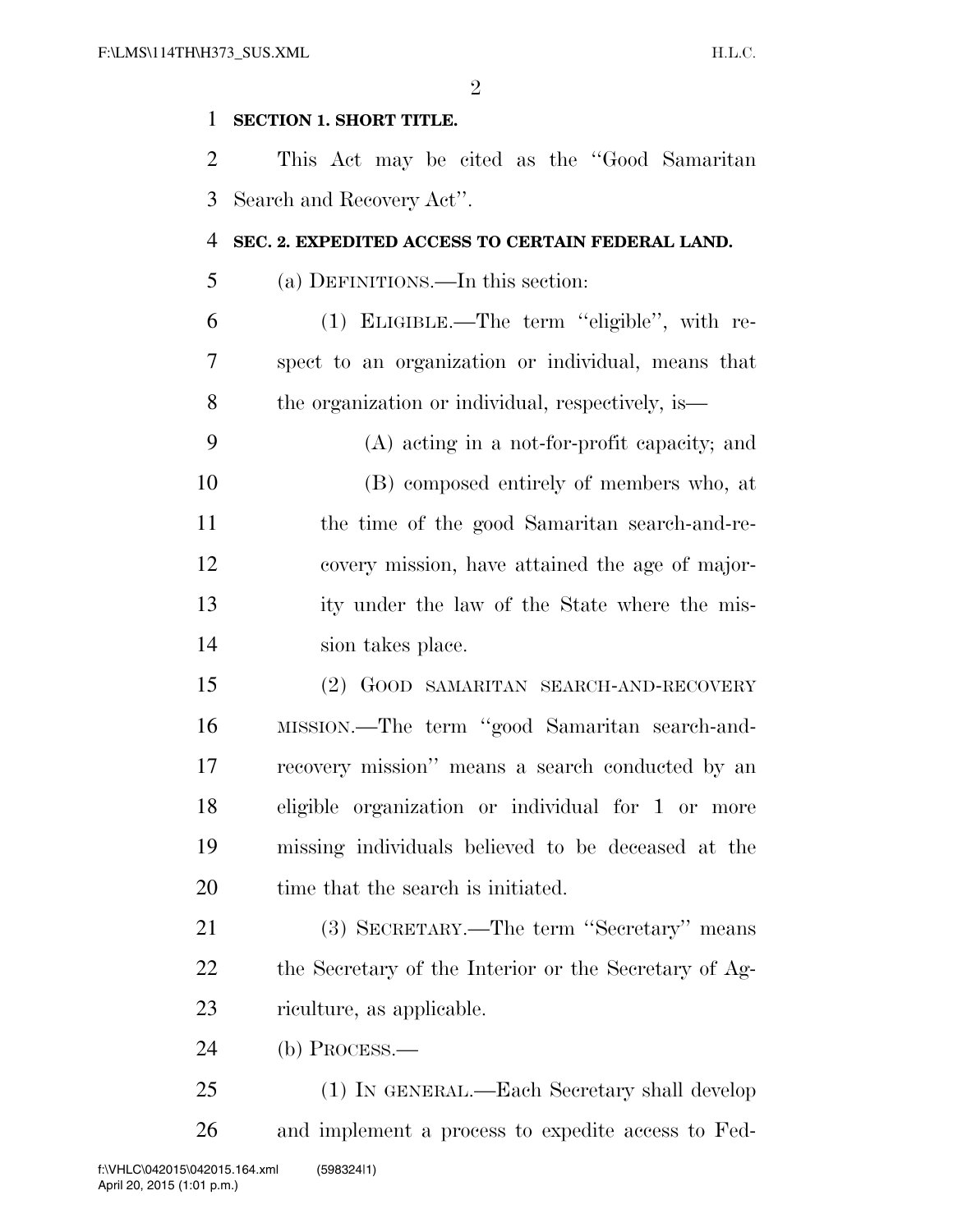| $\mathbf{1}$   | eral land under the administrative jurisdiction of the |
|----------------|--------------------------------------------------------|
| $\overline{2}$ | Secretary for eligible organizations and individuals   |
| 3              | to request access to Federal land to conduct good      |
| $\overline{4}$ | Samaritan search-and-recovery missions.                |
| 5              | (2) INCLUSIONS.—The process developed and              |
| 6              | implemented under this subsection shall include pro-   |
| $\tau$         | visions to clarify that—                               |
| 8              | (A) an eligible organization or individual             |
| 9              | granted access under this section—                     |
| 10             | (i) shall be acting for private pur-                   |
| 11             | poses; and                                             |
| 12             | (ii) shall not be considered to be a                   |
| 13             | Federal volunteer;                                     |
| 14             | (B) an eligible organization or individual             |
| 15             | conducting a good Samaritan search-and-recov-          |
| 16             | ery mission under this section shall not be con-       |
| 17             | sidered to be a volunteer under section                |
| 18             | 102301(c) of title 54, United States Code;             |
| 19             | (C) chapter 171 of title 28, United States             |
| 20             | Code (commonly known as the "Federal Tort"             |
| 21             | Claims Act"), shall not apply to an eligible or-       |
| 22             | ganization or individual carrying out a privately      |
| 23             | requested good Samaritan search-and-recovery           |
| 24             | mission under this section; and                        |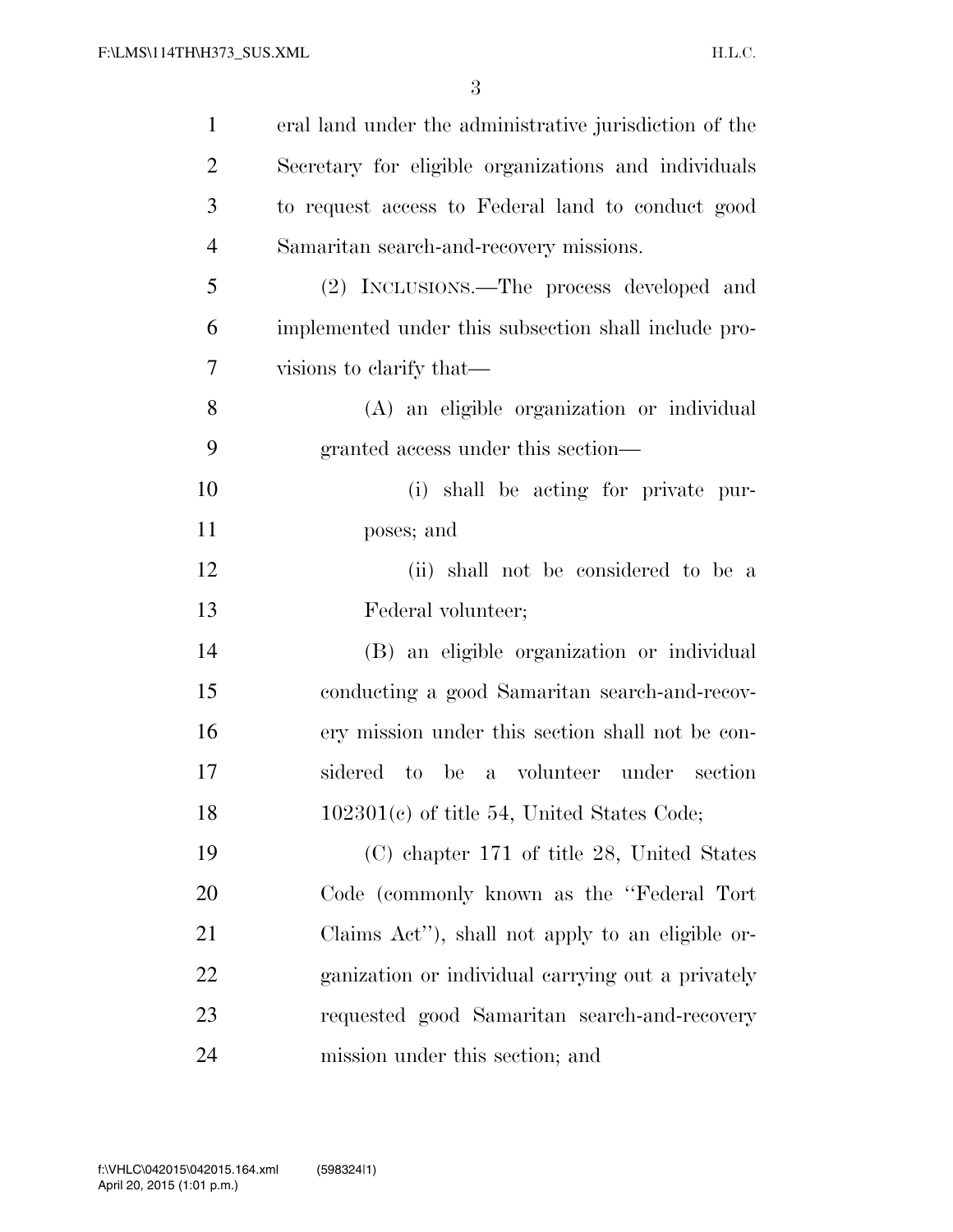(D) chapter 81 of title 5, United States 2 Code (commonly known as the "Federal Em- ployees Compensation Act''), shall not apply to an eligible organization or individual conducting a good Samaritan search-and-recovery mission under this section, and the conduct of the good Samaritan search-and-recovery mission shall not constitute civilian employment. (c) RELEASE OF FEDERAL GOVERNMENT FROM LI-ABILITY.—The Secretary shall not require an eligible or-

 ganization or individual to have liability insurance as a condition of accessing Federal land under this section, if the eligible organization or individual—

 (1) acknowledges and consents, in writing, to the provisions described in subparagraphs (A) 16 through  $(D)$  of subsection  $(b)(2)$ ; and

 (2) signs a waiver releasing the Federal Gov- ernment from all liability relating to the access granted under this section and agrees to indemnify and hold harmless the United States from any claims or lawsuits arising from any conduct by the eligible organization or individual on Federal land.

23 (d) APPROVAL AND DENIAL OF REQUESTS.—

 (1) IN GENERAL.—The Secretary shall notify an eligible organization or individual of the approval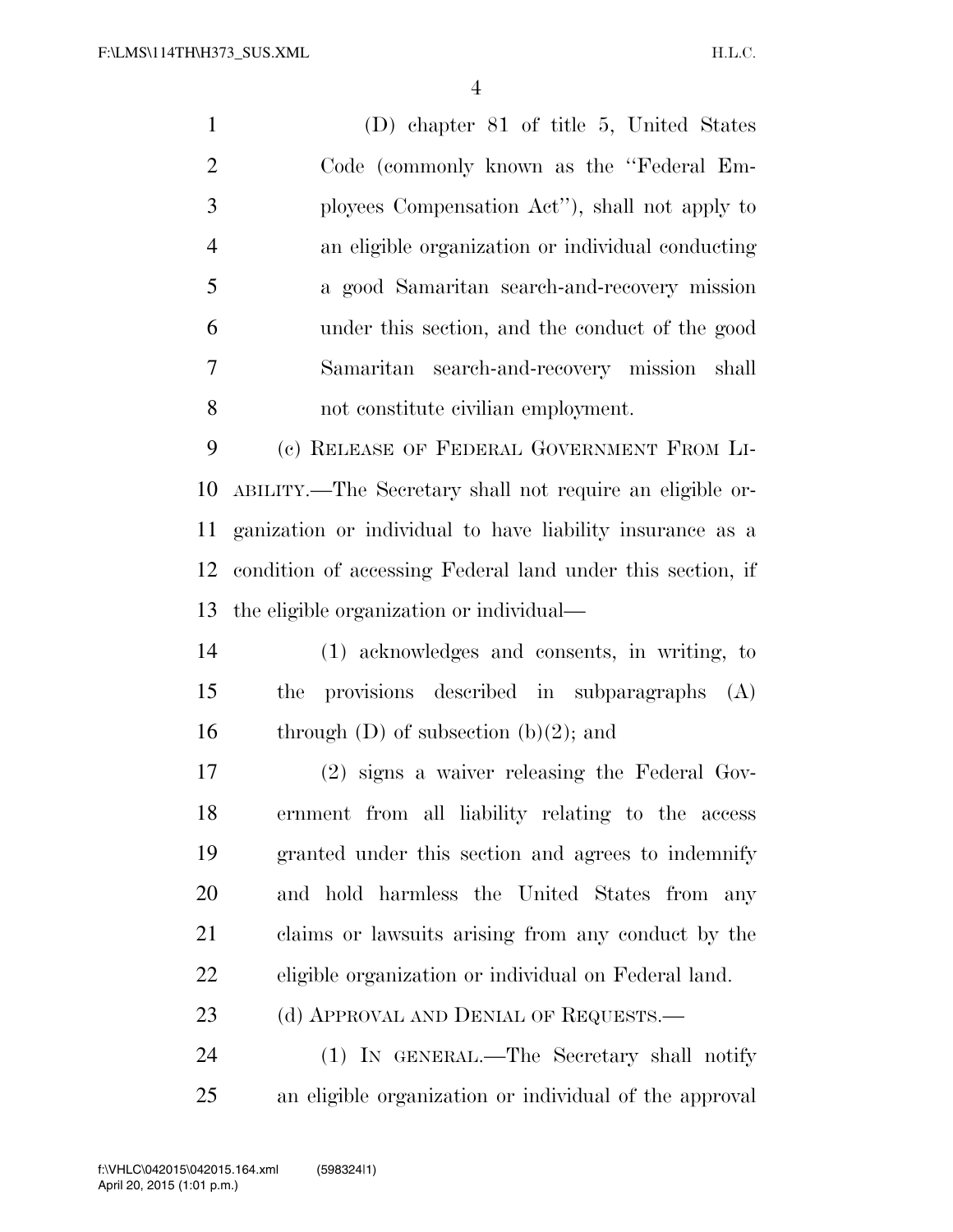| $\mathbf{1}$   | or denial of a request by the eligible organization or    |
|----------------|-----------------------------------------------------------|
| $\overline{2}$ | individual to carry out a good Samaritan search-          |
| 3              | and-recovery mission under this section by not later      |
| $\overline{4}$ | than 48 hours after the request is made.                  |
| 5              | (2) DENIALS.—If the Secretary denies a re-                |
| 6              | quest from an eligible organization or individual to      |
| 7              | carry out a good Samaritan search-and-recovery mis-       |
| 8              | sion under this section, the Secretary shall notify the   |
| 9              | eligible organization or individual of-                   |
| 10             | $(A)$ the reason for the denial of the re-                |
| 11             | quest; and                                                |
| 12             | (B) any actions that the eligible organiza-               |
| 13             | tion or individual can take to meet the require-          |
| 14             | ments for the request to be approved.                     |
| 15             | (e) PARTNERSHIPS.-Each Secretary shall develop            |
| 16             | search-and-recovery-focused partnerships with search-and- |
| 17             | recovery organizations-                                   |
| 18             | (1) to coordinate good Samaritan search-and-              |
| 19             | recovery missions on Federal land under the admin-        |
| 20             | istrative jurisdiction of the Secretary; and              |
| 21             | (2) to expedite and accelerate good Samaritan             |
| 22             | search-and-recovery mission efforts for missing indi-     |
| 23             | viduals on Federal land under the administrative ju-      |
| 24             | risdiction of the Secretary.                              |